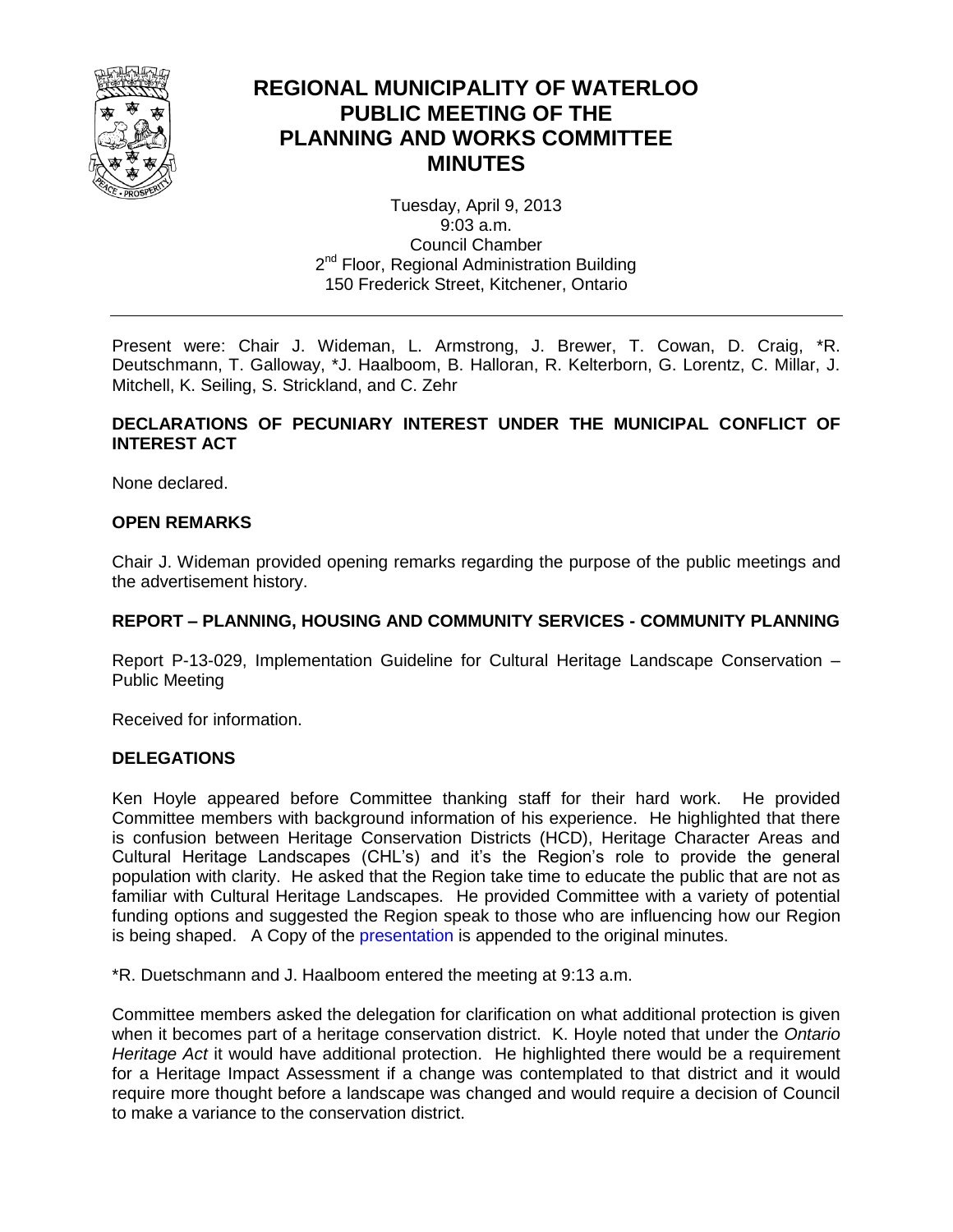# **ADJOURN**

MOVED by T. Cowan SECONDED by C. Millar

THAT the meeting adjourn at 9:20 a.m.

CARRIED

**COMMITTEE CHAIR**, *J. Wideman*

**COMMITTEE CLERK**, *E. Flewwelling*